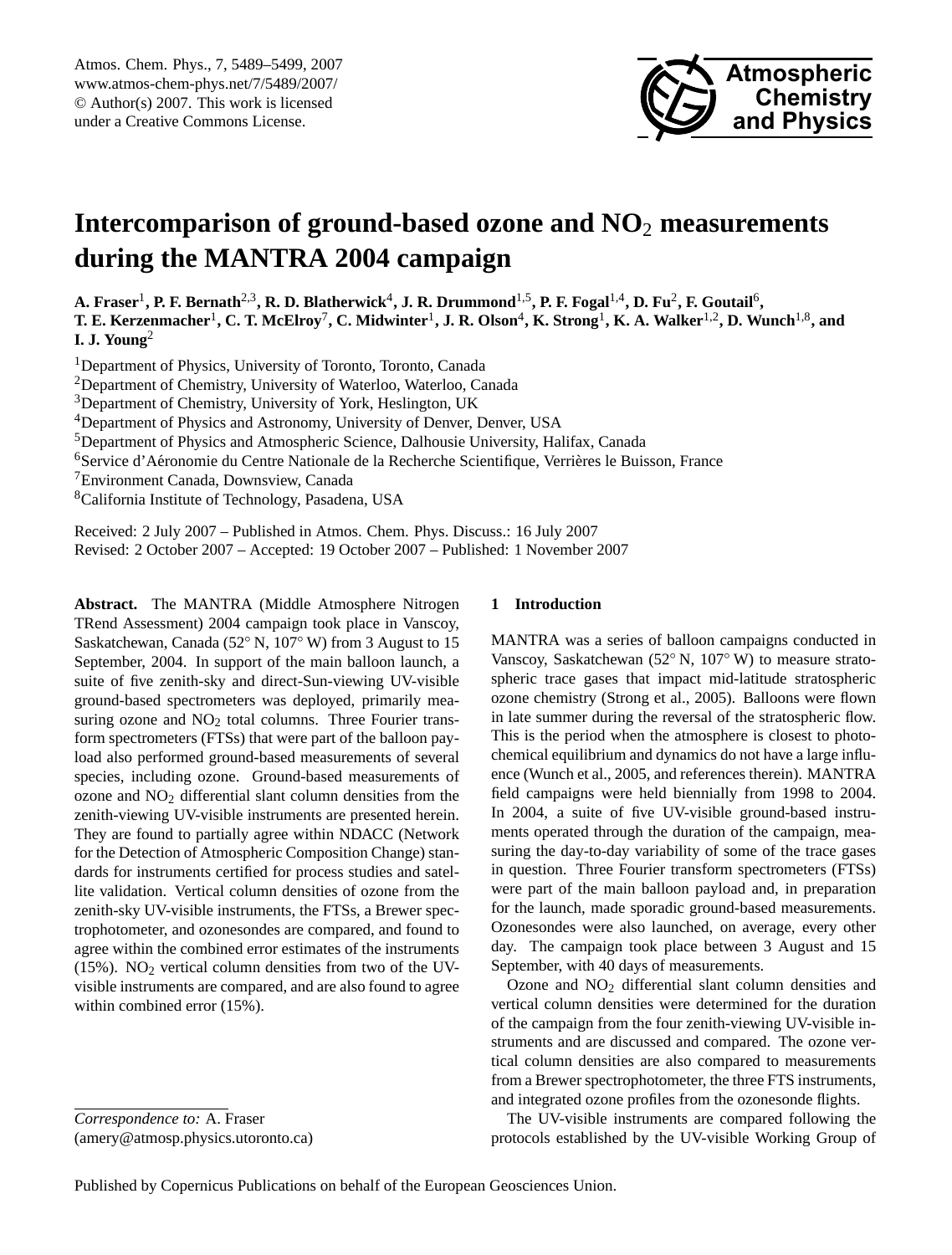the Network for the Detection of Atmospheric Composition Change (NDACC) [\(Kurylo and Zander,](#page-10-2) [2000\)](#page-10-2). In order to maintain the uniformity of measurements made throughout the NDACC, intercomparison campaigns between UVvisible instruments are periodically held. Three such campaigns have been held to date: in 1992 at Lauder, New Zealand [\(Hofmann et al.,](#page-9-0) [1995\)](#page-9-0), in 1996 at the Observatoire de Haute Provence, France [\(Roscoe et al.,](#page-10-3) [1999\)](#page-10-3), and in 2003 at the Andøya Rocket Range in Andenes, Norway [\(Vandaele](#page-10-4) [et al.,](#page-10-4) [2005\)](#page-10-4). [Vandaele et al.](#page-10-4) [\(2005\)](#page-10-4) and [Roscoe et al.](#page-10-3) [\(1999\)](#page-10-3) present two methods of statistically comparing data from two zenith-viewing instruments, which have been adopted by the UV-visible NDACC Working Group for the validation of new instruments [\(Johnston et al.,](#page-9-1) [1999\)](#page-9-1). Although the MANTRA campaign was not an NDACC intercomparison campaign, it did meet the requirements of an instrument intercomparison: the measurement site was reasonably free from tropospheric pollution (Vanscoy is upwind from Saskatoon, which is 60 km to the north-west), measurements were made for at least ten days, measurements were taken over the the course of the entire day, and the measurements were coincident in time.

# <span id="page-1-0"></span>**2 The instruments**

The University of Toronto's Ground-Based Spectrometer (UT-GBS) was assembled in 1998 and has since participated in all four MANTRA campaigns [\(Bassford et al.,](#page-9-2) [2001,](#page-9-2) [2005;](#page-9-3) [Farahani,](#page-9-4) [2006\)](#page-9-4). It is a triple-grating spectrometer with a cooled, two-dimensional array CCD (charged-coupled device) detector. Before the 2004 campaign, the CCD detector began malfunctioning and a replacement was loaned by the manufacturer, JY Horiba. The loaned CCD was a liquid-nitrogen-cooled 1024×128 pixel front-illuminated CCD. Due to the front-illumination, the CCD was not as senstive to the UV-visible (quantum efficiency of  $\sim$ 10% at 450 nm) as the original CCD (quantum effciency of  $\sim$  60% at 450 nm). Sunlight is gathered from the zenith-sky by a fused silica lens with a two-degree field-of-view and focused onto a liquid light guide, minimizing the effects of polarization. During MANTRA 2004, spectra were recorded between 345 and 555 nm, with a resolution of approximately 0.5 nm in the NO<sup>2</sup> region (400–450 nm) and 1.0 nm in the ozone region (450–550 nm). Spectra were recorded continuously throughout the day, with varying exposure times to maximize the signal on the CCD. Due to the lower sensitivity of the loaned detector, longer exposure times were required to maximize the signal, leading to fewer measurements over twilight. Due to an error in the data acquisition software, since corrected, a low signal-to-noise ratio was obtained during the campaign. Despite these problems, good data was obtained from 7 August (day number 220) to 15 September (day number 259).

The Système d'Analyse par Observations Zénithales (SAOZ) instrument was developed in the late 1980s, and is now deployed in a global network for measurements of stratospheric concentrations of trace gases important to ozone loss [\(Pommereau and Goutail,](#page-10-5) [1988\)](#page-10-5). SAOZ is a grating spectrometer with an uncooled 1024-pixel linear diode array. SAOZ records zenith-sky spectra with a 10◦ field-ofview between 270 and 620 nm, with a resolution of 1.0 nm. Throughout the day, spectra are recorded every thirty minutes, and are continuously obtained when the solar zenith angle (SZA) is between 80° and 95°. SAOZ instruments have participated in all three of the UV-visible NDACC intercomparison campaigns. During MANTRA 2004, SAOZ measured between 6 August and 15 September (days 219–259).

MAESTRO-G (Measurements of Aerosol Extinction in the Stratosphere and TRoposphere by Occultation-Ground) [\(McElroy et al.,](#page-10-6) [2007\)](#page-10-6) is the ground-based clone of the grating spectrometer on board the Atmospheric Chemistry Experiment (ACE) satellite launched in August 2003 [\(Bernath](#page-9-5) [et al.,](#page-9-5) [2005\)](#page-9-5). MAESTRO-G (hereafter MAESTRO) is a double spectrometer, with two independent input optics, gratings, and detectors. The UV spectrometer has a spectral range from 260 to 560 nm and a resolution of 1.0 nm. The visible spectrometer has a spectral range from 525 to 1010 nm and a resolution of 2 nm. Both detectors are uncooled 1024-pixel linear diode arrays. The field-of-view is 0.1◦ by 6.5◦ . Only data from the UV spectrometer are used in this work. Because MAESTRO was primarily a balloon instrument, only eight days of ground-based zenith-sky data were obtained, from 16 to 23 August (days 229–236).

The SunPhotoSpectrometer (SPS) is the heritage instrument to MAESTRO. It is a photodiode array grating spectrometer that has been flown aboard the NASA ER-2 aircraft as the Composition and Photodissociative Flux Measurement (CPFM) experiment [\(McElroy,](#page-10-7) [1995\)](#page-10-7). Zenith-sky spectra are recorded between 375 and 775 nm, with a resolution of 1.5 nm in both the  $NO<sub>2</sub>$  and ozone regions. The detector is a 1024-pixel uncooled linear photodiode array. Sunlight is collected by an achromatic lens, providing a  $0.1°$  by  $10°$ field-of-view. The SPS measured between 16 August and 14 September (days 229–258).

The Brewer spectrophotometer (hereafter Brewer) was designed in the early 1980s to provide automated measurements of ozone and  $SO_2$  [\(Savastiouk and McElroy,](#page-10-8) [2005\)](#page-10-8). Brewers operate at twelve stations in Canada, as part of the Canadian Stratospheric Ozone and UV Monitoring Network, and throughout the world. The Brewer records direct Sun UV spectra between 290 and 325 nm at five discreet wavelengths: 306.3 nm, 310.1 nm, 313.5 nm, 316.7 nm, and 320.0 nm. A photomultiplier tube is used as the detector. Brewer #007 was used at Vanscoy, and operated between 6 August and 15 September (days 219–259).

The University of Toronto's Fourier Transform Spectrometer (U of T FTS) is an ABB Bomem DA5 instrument that has a 50-cm maximum optical path difference, and records single-sided interferograms along a linear mirror path. The instrument measures simultaneously on InSb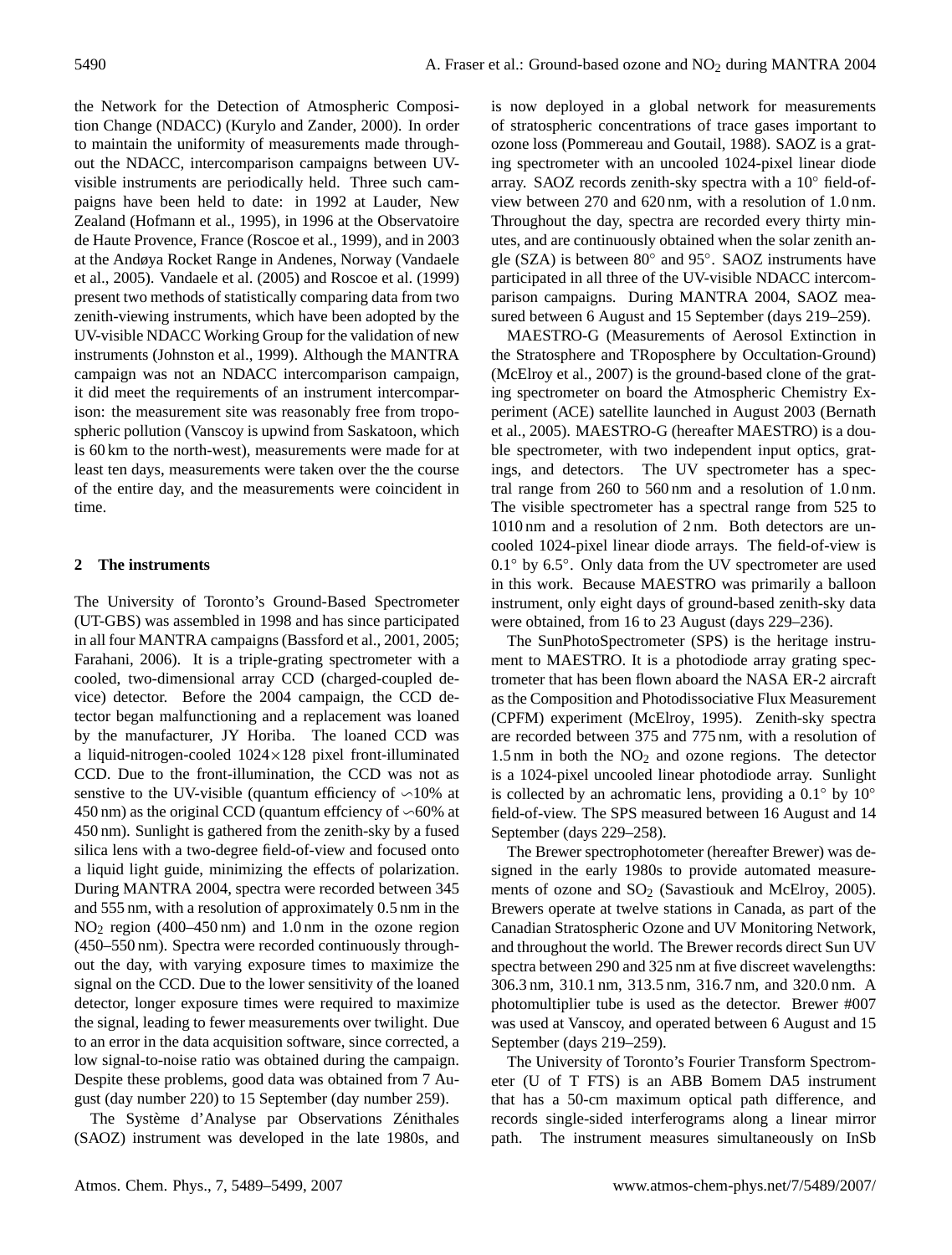Table 1. Details of the WinDOAS retrievals for the four UV-visible instruments. These settings are the same for the ozone and NO<sub>2</sub> analyses. The same polynomial degree is used in the calibration for both the wavelength shift and slit function parameters (SFP), and is given in the column "CPD" (calibration polynomial degree). The degree of the polynomial fit to the optical depth in the DOAS analysis is given in the column "continuous functions".

| Instrument     | <b>Slit Function</b> | <b>CPD</b> | Calibration Window Limit (nm) | Number of Subwindows | <b>Continuous Functions</b> | Offset |
|----------------|----------------------|------------|-------------------------------|----------------------|-----------------------------|--------|
| UT-GBS         | Gaussian             |            | $400 - 550$                   |                      | 0,1,2,3                     | none   |
| <b>SAOZ</b>    | Gaussian             |            | $400 - 550$                   |                      | 0,1,2,5                     | linear |
| <b>MAESTRO</b> | Gaussian             |            | $400 - 550$                   |                      | 0.1.2                       | none   |
| <b>SPS</b>     | Gaussian             |            | $400 - 550$                   | 6                    | 0,1,2,3,4,5                 | linear |

(indium antimonide) and MCT (mercury cadmium telluride) detectors. Both detectors are photovoltaic in order to ensure a linear response to signal intensity. The U of T FTS has a spectral range spanning 1200–5000 cm<sup>-1</sup> (2–8.3  $\mu$ m) that is constrained by the detectors, the calcium fluoride  $(CaF<sub>2</sub>)$  beamsplitter, and a germanium solar filter. The instrument was extensively refurbished for the MANTRA 2004 campaign: new electronics and software were installed so that it could participate in both the balloon flight and the ground-based campaign. The refurbishment is described in [Wunch et al.](#page-10-9) [\(2006\)](#page-10-9). Only data from the MCT detector is discussed here, due to poor alignment of the InSb detector for the ground-based measurements. Ground-based data was recorded on six days: 10–12, 19, and 27 August and 7 September (days 223–225, 232, 240, and 251).

The Portable Atmospheric Research Interferometric Spectrometer for the Infrared (PARIS-IR) is a compact, portable Fourier transform spectrometer built by ABB Bomem for performing atmospheric remote sensing measurements from balloon-borne platforms and the ground [\(Fu et al.,](#page-9-6) [2007\)](#page-9-6). It records double-sided interferograms and has the same spectral resolution (0.02 cm<sup>-1</sup>) and spectral coverage (750– 4400 cm−<sup>1</sup> ) as the satellite-borne Atmospheric Chemistry Experiment Fourier Transform Spectrometer (ACE-FTS) [\(Bernath et al.,](#page-9-5) [2005\)](#page-9-5). This is due to their similar design, and the use of components such as the beamsplitter that were flight spares for the satellite instrument. PARIS-IR recorded ground-based data on 13 August (day number 226).

The University of Denver Fourier Transform Spectrometer (DU FTS) is an early ABB Bomem model with an extensive flight history. For the 2004 MANTRA flight, it was configured with a pair of MCT detectors. It has a maximum optical path difference of 50 cm and at flight time was operating at a resolution of approximately  $0.03 \text{ cm}^{-1}$ . The spectrometer control and acquisition electronics have been updated several times, and this configuration used a pair of digital filtering processors, providing two bandpasses of approximately 718–1438 and 1438–2154 cm−<sup>1</sup> . The data acquisition control hardware and software were upgraded for the 2004 campaign. More details of the flight configuration can be found in [Fogal et al.](#page-9-7) [\(2005\)](#page-9-7). The major difference between the 1998 flight configuration described therein and this campaign is in the improved detectors and control and acquistion electronics. Ground-based data was obtained on 25 August and 13 September (days 238 and 257). All three FTSs measure direct sunlight through the use of three independent solar trackers.

# **3 Data analysis**

#### <span id="page-2-0"></span>3.1 UV-visible instruments

In this work, the DOAS (Differential Optical Absorption Spectroscopy) technique (e.g. [Solomon et al.,](#page-10-10) [1987;](#page-10-10) [Platt,](#page-10-11) [1994\)](#page-10-11) is used for the analysis of spectra from the UT-GBS, SAOZ, MAESTRO, and SPS with absorption cross-sections of ozone [\(Burrows et al.,](#page-9-8) [1999\)](#page-9-8),  $NO<sub>2</sub>$  [\(Vandaele et al.,](#page-10-12) [1998\)](#page-10-12), H<sub>2</sub>O [\(Rothman et al.,](#page-10-13) [2003\)](#page-10-13), and O<sub>4</sub> [\(Greenblatt et al.,](#page-9-9) [1990\)](#page-9-9) fit using a simultaneous Marquart-Levenberg technique. Differential slant column densities (DSCDs) of ozone are retrieved between 450 and 550 nm, while  $NO<sub>2</sub>$  DSCDs are retrieved between 400 and 450 nm.

WinDOAS, a programme developed at the IASB-BIRA (Belgian Institute for Space Aeronomy, [Fayt and Van](#page-9-10) [Roozendael,](#page-9-10) [2001\)](#page-9-10), was used to analyse data for the zenithviewing instruments. The details of the WinDOAS settings are given in Table 1. For all of the instruments, the Gaussian slit function is fit in each of the calibration subwindows and is used to smooth the high-resolution cross-sections to the resolution of the instrument. The wavelength calibration is performed on both the reference and twilight spectra, again performed independently for each calibration subwindow. The continuous function is the degree of the polynomial fit to the optical depth in the DOAS analysis. The offset is fit to correct for stray light in the instrument.

A single reference spectrum for each instrument from day number 247 (SZA=44.8◦ , 3 September) was used as the reference spectrum. As a result, any differences seen in the differential slant columns should be a result of the original spectra, and not an artifact of the analysis method. Since MAE-STRO was not operating on day 247, and because there were no clear sky days during the period when it was operating,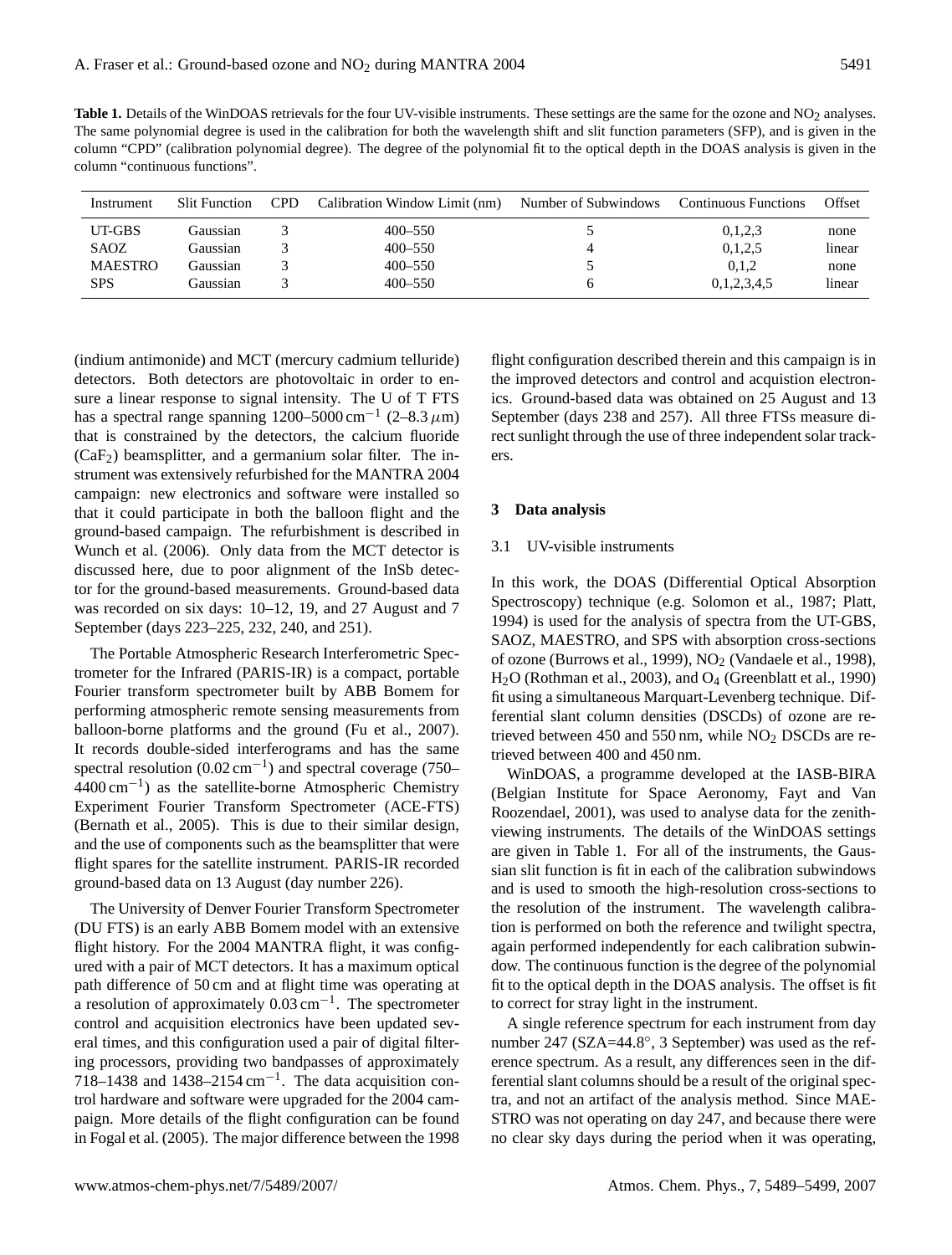**Table 2.** Total DSCD and VCD percentage errors for ozone and NO2 for the four UV-visible instruments. Total errors are the rootsum-square of the individual sources of error discussed in the text.

| Instrument     |     | $O_3$ DSCD NO <sub>2</sub> DSCD $O_3$ VCD NO <sub>2</sub> VCD |     |      |
|----------------|-----|---------------------------------------------------------------|-----|------|
| UT-GBS         | 4.6 | 11.9                                                          | 5.0 | 15.0 |
| SAOZ.          | 3.5 | 11.8                                                          | 4.0 | 15.0 |
| <b>MAESTRO</b> | 4.5 |                                                               | 5.0 |      |
| <b>SPS</b>     | 4.5 |                                                               | 5.0 |      |

a reference spectrum from day number 233 (SZA=44.7◦ , 20 August) was used for the MAESTRO analysis. The DSCDs of the other instruments at the time of the MAESTRO reference spectrum are within 6 DU (Dobson Unit) of the DSCD measured by MAESTRO. It is expected that the impact of using a reference spectrum from this day is negligible.

The  $NO<sub>2</sub>$  DSCDs calculated using WinDOAS for MAE-STRO and SPS are unreliable, with the fitting error being the same order of magnitude as the fitted differential slant columns. As a result, no  $NO<sub>2</sub>$  DSCDs from these instruments are presented here. Both MAESTRO and SPS have uncooled detectors, whose signal-to-noise ratios increase with colder temperatures. In an effort to improve the quality of the recorded spectra both instruments were installed inside a modified commercial freezer. This deployment was not ideal, as the viewing windows of both instruments often frosted over, decreasing the signal to the detectors. This decrease in signal affects the  $NO<sub>2</sub>$  retrievals more than the ozone retrievals due to the fact that the signal from  $NO<sub>2</sub>$  is much weaker than that from ozone. For MAESTRO, another possible problem is the direction of the polariser, installed in the foreoptics. This polariser was found to be in the wrong position at the beginning of the field campaign following the MANTRA campaign. If the polariser was in the wrong position during MANTRA, only the weak polarisation would have been recorded, which could explain why the  $NO<sub>2</sub>$  signal is weak in the MAESTRO spectra.

The primary quantity derived from the zenith-sky measurements is the DSCD as a function of solar zenith angle (SZA). In order to convert the measurements of DSCD into vertical column density (VCD), the use of an air mass factor (AMF) is required. In this work, AMFs are calculated using a radiative transfer model initialized with temperature, pressure, and ozone profiles taken from the average of all  $ozonesondes$  flown during the campaign and an  $NO<sub>2</sub>$  profile taken from a chemical box model at 55◦ N in August [\(McLin](#page-10-14)[den et al.,](#page-10-14) [2002\)](#page-10-14). The  $NO<sub>2</sub>$  profile is allowed to vary along the path of the light, following the diurnal variation of the chemical box model. DSCDs are related to the VCD and the AMF by Eq.  $(1)$ :

<span id="page-3-0"></span> $DSCD(SZA)=VCD(SZA) \times AMF(SZA)-RCD.$  (1)

RCD is the reference column density, and is the amount of absorber in the reference spectrum used in the DOAS analysis. To convert DSCDs to VCDs, a Langley Plot of DSCD between 86° and 91° versus AMF is made. From Eq. [\(1\)](#page-3-0), the RCD can be found by taking the ordinate of the Langley Plot. The RCDs from each day are then averaged to give one RCD for the campaign. Each individual DSCD is then converted to a VCD using Eq. [\(1\)](#page-3-0). The average VCD for one twilight period is found by averaging the VCDs between 86° and 91° [\(Sarkissian et al.,](#page-10-15) [1997\)](#page-10-15). This method is used for both ozone and  $NO<sub>2</sub>$ . For ozone, the mean RCDs and standard deviations found are  $307\pm178$  DU for the UT-GBS,  $388\pm150$  DU for SAOZ, 486±182 DU for MAESTRO, and 356±147 DU for SPS. For  $NO<sub>2</sub>$ , the mean RCDs and standard deviations are  $(1.13\pm0.68)\times10^{16}$  molec/cm<sup>2</sup> for the UT-GBS and  $(0.87\pm0.53)\times10^{16}$  molec/cm<sup>2</sup> for SAOZ. Although the absolute values of the RCDs do not agree, the standard deviations are similar, showing the instruments display similar scatter in the RCD throughout the campaign.

Measurement errors for DSCD and VCD measurements are calculated from the root-sum-square of individual sources of error, after [Bassford et al.](#page-9-3) [\(2005\)](#page-9-3) and references therein. They include random noise on the spectra, instrument error arising from uncertainties in the dark current, bias, and slit function, pseudo-random errors resulting from unaccounted-for structure in the spectra, errors in the absorption cross-sections, the temperature dependence of the  $NO<sub>2</sub>$ cross section, and the effects of multiple Raman scattering, which fills in the absorption lines. VCD errors include the DSCD error, errors in the AMF, and the uncertainty in the RCD. Table 2 gives the total DSCD and VCD error for the four instruments.

Total columns of ozone for the Brewer spectrophotometer are retrieved using an algorithm based on Beer's Law. Errors are calculated based on the standard deviation of the column measurements made over the course of a day and are generally less than 1% [\(Savastiouk and McElroy,](#page-10-8) [2005\)](#page-10-8).

#### 3.2 Fourier transform spectrometers

Retrievals for the U of T FTS and PARIS-IR were performed using SFIT2 (v.3.82beta3 for U of T FTS, v.3.81 for PARIS-IR) [\(Rinsland et al.,](#page-10-16) [1998;](#page-10-16) [Pougatchev et al.,](#page-10-17) [1995\)](#page-10-17), which employs the optimal estimation method of [Rodgers](#page-10-18) [\(2000\)](#page-10-18). SFIT2 retrieves the primary trace gas volume mixing ratio (VMR) vertical profile represented on an altitude grid. Total column amounts are retrieved by integrating the VMR profiles. Both instruments use the HITRAN 2004 (HIghresolution TRANsmission database) spectral database [\(Roth](#page-10-19)[man et al.,](#page-10-19) [2005a\)](#page-10-19). For the U of T FTS, ozone was retrieved from the 3040 cm<sup>-1</sup> microwindow (3039.90–3040.60 cm<sup>-1</sup>) with  $H_2O$  and  $CH_4$  fit as interfering species. Individual total columns are retrieved from spectra co-added over 20 min time intervals. Daily averages are then computed from these individual total column amounts, and the error bars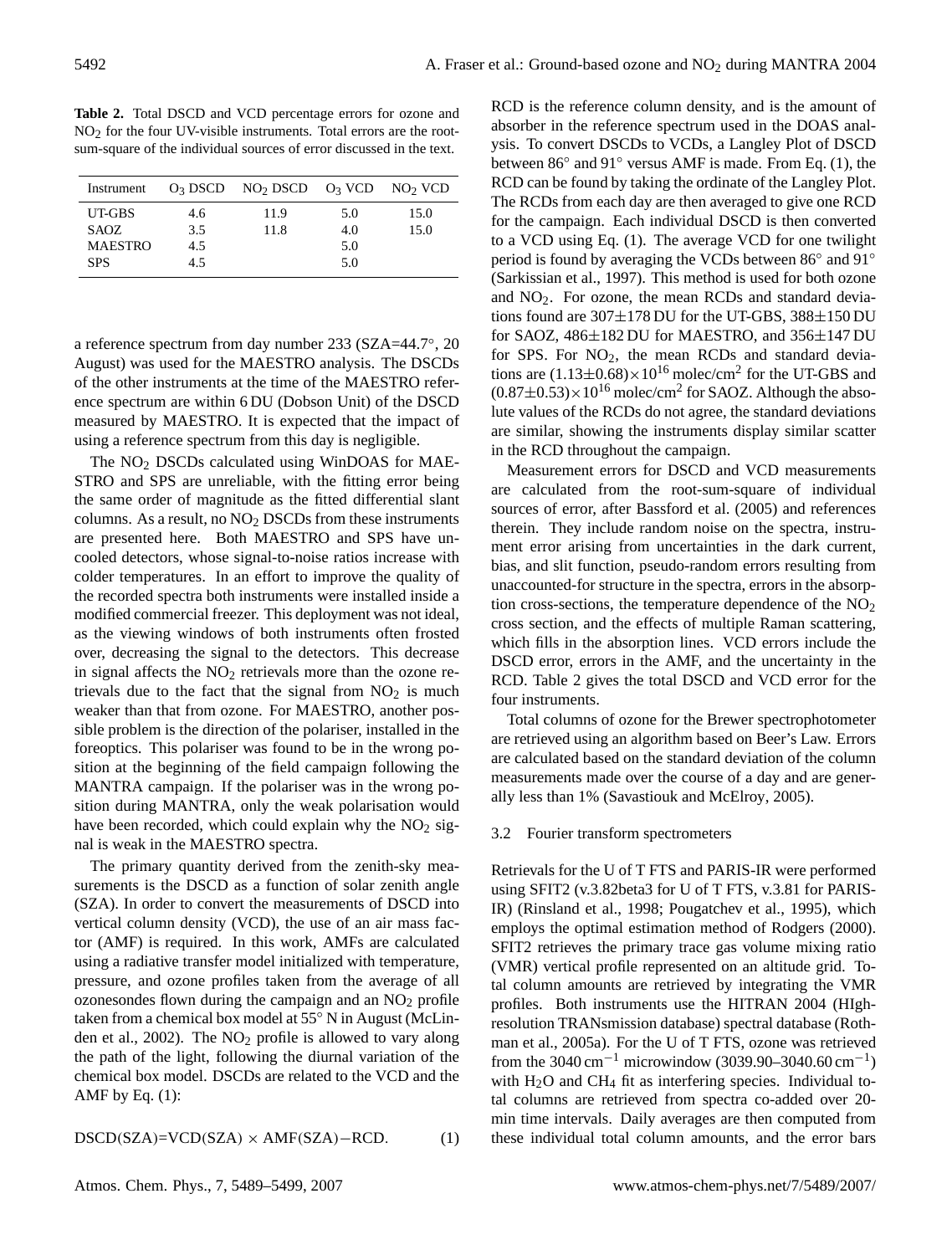(7%) represent the maximum standard deviation of the individual total columns [\(Wunch et al.,](#page-10-9) [2006\)](#page-10-9). For PARIS-IR, ozone is retrieved from the 990 cm<sup> $-1$ </sup> microwindow (987.15–  $990.0 \text{ cm}^{-1}$ ), with the isotopologues of ozone, CO<sub>2</sub>, H<sub>2</sub>O, and solar lines fit as interfering species. The data analysis is described in detail in [Fu et al.](#page-9-6) [\(2007\)](#page-9-6). The uncertainty in the retrieved PARIS-IR results for ozone include contributions from the spectral noise, interfering molecules, uncertainties in the viewing geometry, and uncertainties in atmospheric temperature profiles. This value is estimated to be 2.7%. For both instruments, the a priori ozone profile was taken from ozonesondes flown during the campaign. For the U of T FTS, the pressure and temperature profiles are taken from the National Centers for Environmental Prediction weather model (NCEP) [\(McPherson,](#page-10-20) [1994\)](#page-10-20) and the U.S. Standard Atmosphere. For PARIS-IR, the pressure and temperature profiles are taken from NCEP and the Mass-Spectrometer-Incoherent-Scatter model (MSIS-2000) [\(Picone et al.,](#page-10-21) [2002\)](#page-10-21).

The columns from the DU FTS were generated using an optimal estimation retrieval based on the DU RADCO code (RADiation COde) which is used as the spectral forward model, and from which the ray-tracing algothrithm is adapted [\(Blatherwick et al.,](#page-9-11) [1989;](#page-9-11) [Fogal,](#page-9-12) [1994\)](#page-9-12). The model atmosphere (pressure, temperature, and ozone) was constructed based on radiosonde data from sonde flights flown as part of the campaign. The HITRAN 2004 spectral database was used. The spectra analyzed for ozone are all from the longer wavelength channel  $(987.45-987.55 \text{ cm}^{-1})$ , as the other channel  $(1438-2154 \text{ cm}^{-1})$  is dominated by water vapour at ground level.  $H_2O$  and  $CO_2$  are fit as interfering species. Given the relatively low resolution of the spectrometer, little profile information is retrieved. Nonetheless, very good column determinations can be made. Uncertainty in the ozone columns is 15%, resulting primarily from the variance in the ozonesonde flights used in constructing the a priori VMR profile.

#### **4 Differential slant column densities**

#### 4.1 DSCD comparison technique

Because the UT-GBS, SAOZ, MAESTRO, and SPS are all zenith-viewing instruments, they share the same viewing geometry (though not the same field of view) and thus the DSCDs can be compared as described in [Johnston et al.](#page-9-1) [\(1999\)](#page-9-1). Two types of certification are defined by NDACC. Instruments that meet Type 1 standards are certified for global studies and trend measurements. In this comparison, the DSCDs from two instruments for a single twilight are transformed onto a common SZA grid ranging from 75° to 91°, and then a linear regression analysis is performed. In this work, the regression is performed using a least-squares estimation method, and errors in the fit parameters are calculated [\(York et al.,](#page-10-22) [2004\)](#page-10-22). The slope of the regression fit represents how well the two data sets agree: a non-unity slope indicates the DSCDs do not vary with SZA in the same way. A non-zero ordinate represents a systematic offset between the two data sets. Residuals are also calculated. Residuals that increase or decrease with SZA are a sign of non-linear error in at least one of the data sets. For ozone, the slope of the line should be  $1.00\pm0.03$ , the intercept should be  $\pm$  55.8 DU, and the root-mean-square (RMS) of the residuals should be less than  $37.2$  DU. For NO<sub>2</sub>, the slope of the line should be  $1.00 \pm 0.05$ , the intercept should be  $\pm 0.15 \times 10^{16}$  molec/cm<sup>2</sup>, and the RMS of the residuals should be less than  $0.10 \times 10^{16}$  molec/cm<sup>2</sup>. All of these standards are for the campaign averaged values. The goal of the Type 1 comparisons is to identify a pair of instruments with a unity slope and intercepts and residuals that are very close to zero. These measurements can then be taken to be of high quality. Comparisons of the other instruments with these "reference instruments" can then be examined to identify biases [\(Roscoe et al.,](#page-10-3) [1999\)](#page-10-3).

Instruments that meet Type 2 standards are certified for process studies and satellite validation. In this comparison, the VCDs over the course of a twilight are transformed onto a common SZA grid ranging from 85◦ to 91◦ and the ratio of the data from the two instruments is taken. For ozone, the campaign mean of the daily ratios should be in the range from 0.95 to 1.05, with a standard deviation of the mean less than  $0.03$ . For  $NO<sub>2</sub>$ , the campaign mean of the daily ratios should be between 0.90 and 1.10, with a standard deviation of the ratio less than  $0.05$ . Since  $NO<sub>2</sub>$  concentrations increase throughout the day, the offset value between the morning and afternoon VCDs can be calculated by finding the y-intercept of a plot of the afternoon DSCDs against the morning DSCDs. The standard deviation in this offset should be less than  $0.25 \times 10^{16}$  molec/cm<sup>2</sup>.

#### 4.2 DSCD Type 1 comparisons

Figure [1](#page-5-0) shows the ozone and  $NO<sub>2</sub>$  DSCDs from the afternoon of 20 August (day 233) for the UT-GBS, SAOZ, MAE-STRO, and SPS instruments. This was a relatively clear day, with all four instruments measuring. MAESTRO spectra are averaged over 0.25◦ SZA intervals. The SPS and MAESTRO ozone agree, despite the scatter in the SPS DSCDs. UT-GBS and SAOZ ozone DSCDs are approximately 250 DU higher than the SPS and MAESTRO, however this is a constant offset. The SAOZ DSCDs at low SZAs agree with the UT-GBS DSCDs, but increase more rapidly with SZA than the UT-GBS DSCDs. SPS DSCDs become scattered above 91°, most likely due to the build up of ice on the viewing window during unattended operation, which was worse for SPS than for MAESTRO. The low signal-to-noise ratio of the UT-GBS instrument causes some scatter in the DSCDs, which is especially visible for  $NO<sub>2</sub>$ .  $NO<sub>2</sub>$  absorption features are weaker and narrower than those of ozone, resulting in  $NO<sub>2</sub>$  retrievals being more sensitive to the quality of the spectra, as well as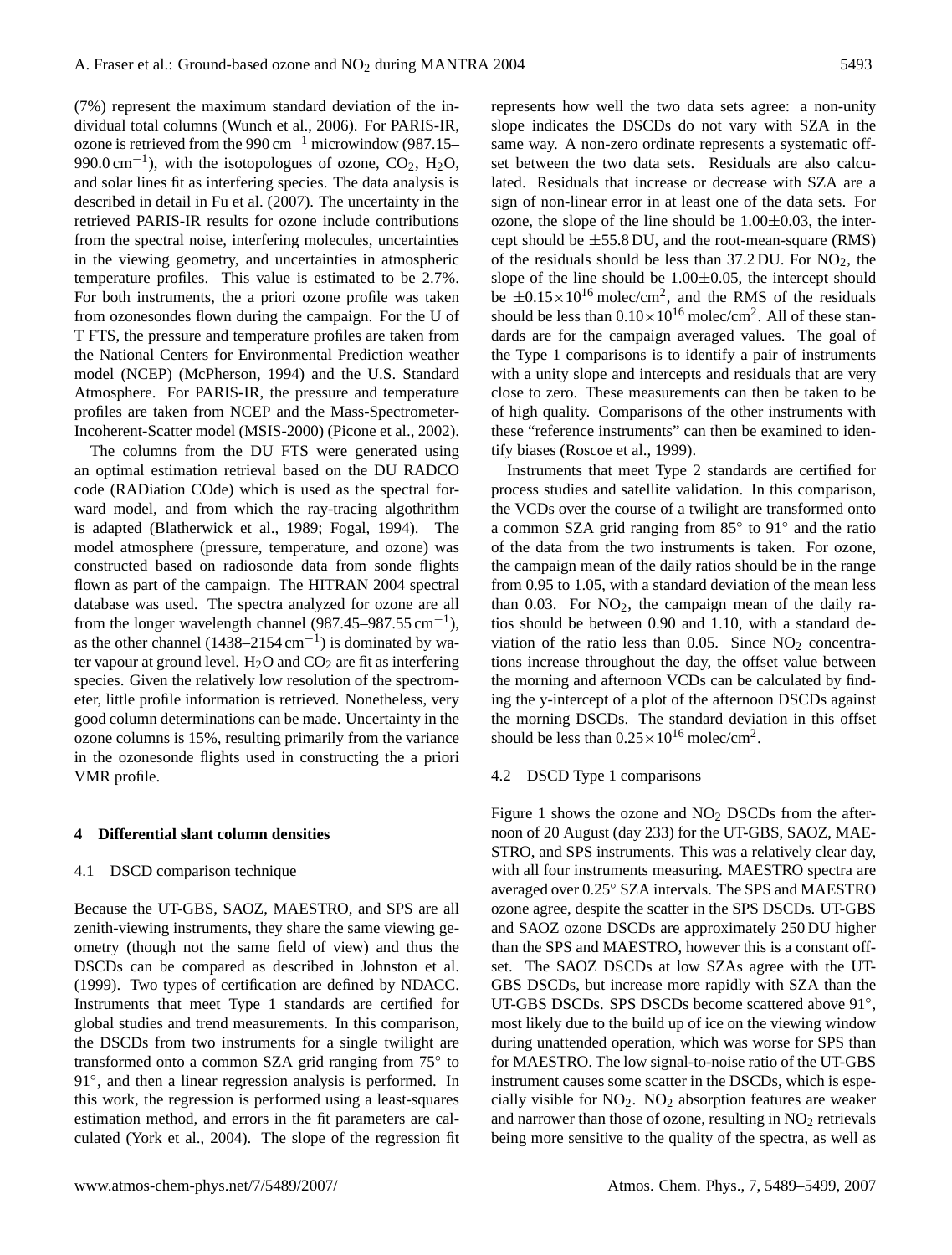

<span id="page-5-0"></span>**Fig. 1. (a)** Ozone differential slant column densities for the UT-GBS, SAOZ, MAESTRO, and SPS for sunset of 20 August 2004. **(b)** As (a), but NO<sub>2</sub> and for SAOZ and the UT-GBS. The dashed lines at 86° and 91° indicate the range of DSCDs used in the calculation of VCDs. For the Type 1 and 2 comparisons, DSCDs between 85° and 91° are used.

to the retrieval parameters used in the DOAS analysis. Despite this scatter, the NO<sub>2</sub> DSCDs show good agreement. In the case of  $NO<sub>2</sub>$ , the UT-GBS DSCDs are scattered about those from SAOZ. All of these observations are consistent throughout the campaign, with the exception of the SPS and MAESTRO agreement. The two datasets are not always in agreement at small SZAs, on some days the DSCDs are separated by a roughly constant value of up to 200 DU over all SZAs.

Figure [2](#page-6-0) shows an example of the regression analysis for ozone and  $NO<sub>2</sub>$  for measurements taken at sunset on 20 August between the UT-GBS and SAOZ. Only SZAs between 85° and 91° are considered, due to the large errors for small SZAs in the UT-GBS data. SAOZ data has been interpolated onto the UT-GBS SZA grid because of the smaller number of UT-GBS data points. The top panels show the regression fit of the two datasets, while the bottom panels show the calculated residual versus SZA. The results of the fits are also shown. Figure [3](#page-7-0) shows the average results of the analysis for ozone for the entire campaign for all pairs of instruments. Error bars are the standard errors  $(\sigma/\sqrt{N}, \sigma)$  is the standard deviation, *N* is the number of comparisons) of the parameter throughout the campaign. The required accuracies to be considered a certified NDACC instrument for global trend studies (Type 1) are shown as dashed horizontal lines in Fig. [3.](#page-7-0) Only one regression analysis is shown for each pair of instruments (i.e. only UT-GBS vs. SAOZ and not SAOZ vs. UT-GBS); the results from the other analyses have been calculated, and are in agreement with the analysis shown.

The UT-GBS vs. SPS morning, MAESTRO vs. SAOZ morning, and MAESTRO vs. SPS morning and afternoon ozone comparisons all have average slopes that meet the NDACC standards. As noted above, the SAOZ ozone DSCDs diverge from those of the other instruments at higher SZAs. This is reflected in the slopes that are smaller than the NDACC standard. This may be a result of the larger field of view of SAOZ (10◦ vs. 2◦ for the UT-GBS). For all the comparisons with the UT-GBS, the morning standard errors on the slopes are larger than the afternoon standard errors. In general for the UT-GBS, there are more measurements in the afternoon than in the morning, extending to a larger SZA. This is a result of the general campaign trend of cloudier skies during sunrise than during sunset. Since the UT-GBS's loaned detector was not as sensitive to UV-visible light as would have been ideal, the cloudy, darker skies meant that the first UT-GBS measurement of the day was often not until a SZA of 90◦ . With the exception of the SPS vs. SAOZ and MAESTRO vs. SPS morning comparisons, the intercepts in Fig. [3](#page-7-0) do not meet the NDACC intercept standard. The large intercepts are consistent with the differences in the RCDs discussed in Sect. [3.1.](#page-2-0) The residuals are also all large and variable: indicating scatter in the DSCDs from all the instruments. In the case of the UT-GBS, this is partly due to the low signal-to-noise ratio discussed in Sect. [2.](#page-1-0)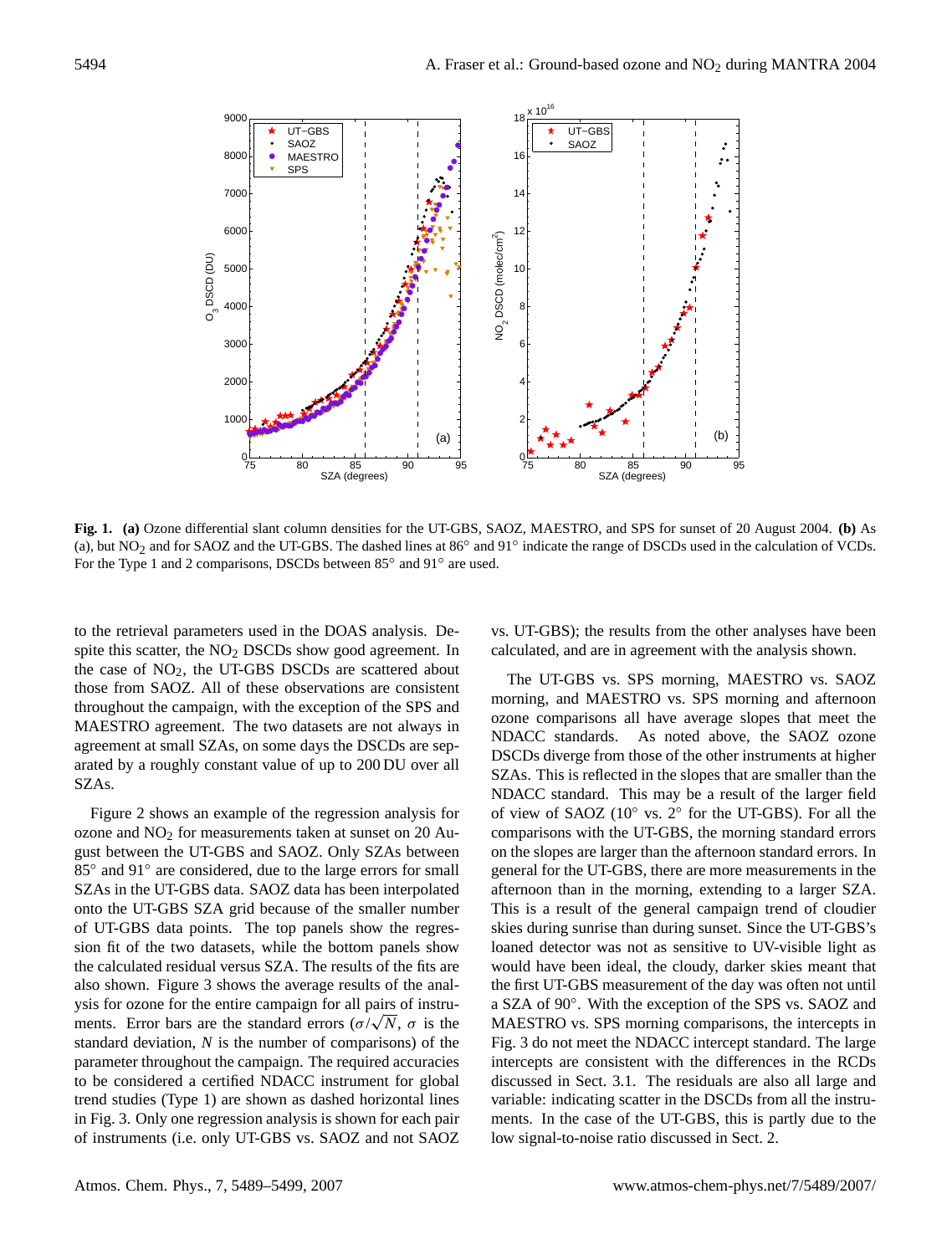slope=0.954±0.025

7000



12

 $\frac{-2}{\pi}$ 

<span id="page-6-0"></span>**Fig. 2. (a)** Type 1 regression analysis for ozone between UT-GBS and SAOZ for sunset, 20 August, **(b)** residuals of the fit in (a), **(c)** same as (a) but for  $NO_2$ , **(d)** same as (b) but for  $NO_2$ .

The campaign averages for the  $NO<sub>2</sub>$  regression parameters for the UT-GBS and SAOZ are shown in Table 3. The errors given are standard errors. Both slopes fall within the required standards. The intercepts and residuals are approximately 1.25 to 3.5 times the standards. The error in the daily values of the parameters are all large, especially the sunrise values. This is again due, in part, to fewer measurements in the morning than in the afternoon. In addition, due to the lower columns of  $NO<sub>2</sub>$  present during sunrise, it is to be expected that the sunrise values would be more uncertain than the sunset values.

# <span id="page-6-1"></span>4.3 DSCD Type 2 comparisons

The results from the Type 2 DSCD ozone comparisons are shown in Fig. [4.](#page-7-1) The dotted horizontal lines indicate the required accuracy set by the NDACC. The error bars for the ratios are the standard errors. The UT-GBS vs. SAOZ morning, UT-GBS vs. MAESTRO, and MAESTRO vs. SAOZ morning comparisons have average ratios that meet the NDACC standards. As for the Type 1 comparisons, the comparisons with SAOZ have small values compared to the standards. The standard deviations are all smaller than the standards, with the exception of the UT-GBS vs. SAOZ morning comparison, a reflection of the smaller amount of DSCDs for the UT-GBS in the morning.

The campaign averages for the  $NO<sub>2</sub>$  ratios, the standard deviation of the ratios, and the average offsets for the UT-GBS vs. SAOZ comparison are given in Table 4. The ratios meet the NDACC standards. The standard deviation of the

Table 3. Type 1 regression analysis results for NO<sub>2</sub> for the UT-GBS and SAOZ. Values given are campaign averages for the regression parameters. Errors represent the standard error. Values that meet the NDACC standards are shown in bold. The intercept and residual are given in  $10^{16}$  molec/cm<sup>2</sup>. N is the number of days used in calculating the average.

|                 | $NO2 AM, N=19$    | $NO2 PM, N=33$    |
|-----------------|-------------------|-------------------|
| slope           | $1.024 \pm 0.020$ | $1.018 + 0.013$   |
| intercept       | $0.531 \pm 0.092$ | $0.190 \pm 0.078$ |
| RMS of residual | $0.281 \pm 0.021$ | $0.375 \pm 0.016$ |

ratios do not meet the standard. This is likely a result of the scattered UT-GBS DSCDs due to the low signal-to-noise ratio of the instrument. The standard deviation of the  $NO<sub>2</sub>$ offset (given as the error) for both instruments are well within the NDACC standards. The average value of the offset is similar for both instruments.

# **5 Vertical column densities**

#### 5.1 Ozone

Daily averaged vertical column densities of ozone from all the ground-based instruments are shown in Fig. [5.](#page-8-0) Integrated ozonesonde profiles are also shown in this figure. A correction has been added to the ozonesonde column to account for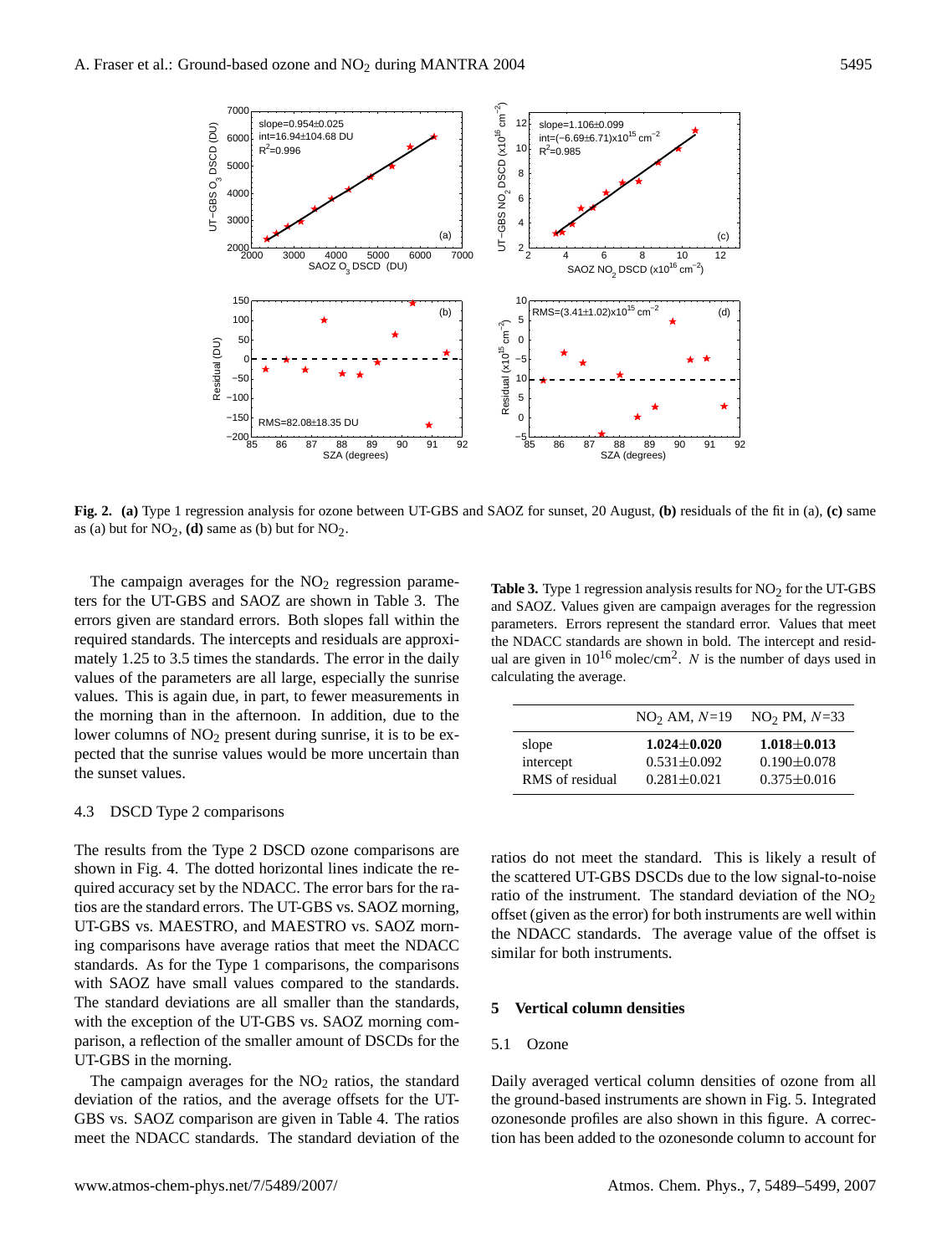

<span id="page-7-0"></span>**Fig. 3.** Type 1 regression analysis results for ozone for all pairs of UV-visible zenith-sky instruments. Dashed horizontal lines indicate the required accuracies set by the NDACC. Blue is for the morning comparisons, red is for the afternoon. The error bars indicate one standard error. UT indicates the UT-GBS, SZ is SAOZ, SP is SPS, and MS is MAESTRO.  $N_A$  and  $N_P$  are the number of days used in calculating the morning and afternoon averages.

Table 4. Type 2 results for NO<sub>2</sub> for the UT-GBS and SAOZ. The offsets are given in  $10^{16}$  molec/cm<sup>2</sup>. Values given are campaign averages. Values that meet the NDACC standards are shown in bold. The number of days used in the average is the same as for the Type 1 comparisons.

|                             | NO <sub>2</sub> AM        | NO <sub>2</sub> PM      |
|-----------------------------|---------------------------|-------------------------|
| ratio<br>standard deviation | 1.030<br>0.071            | 1.100<br>0.058          |
| $NO2$ offset                | UT-GBS: $(0.34 \pm 0.19)$ | SAOZ: $(0.29 \pm 0.10)$ |

ozone above the burst height of the balloons. Errors on the ozonesonde columns are 5% [\(Tarasick et al.,](#page-10-23) [2005\)](#page-10-23). All instruments show a relatively constant ozone column throughout the campaign, varying between 280 and 340 DU.

The ozone VCDs from the zenith-sky UV-visible instruments universally agree within their error bars. On average for the campaign, the SPS VCDs are 18 DU lower than those of the other instruments. The trends from the instruments are also consistent. The measurements from the direct-Sunviewing Brewer agree with the other UV-visible instruments



<span id="page-7-1"></span>**Fig. 4.** Type 2 **(a)** ratio and **(b)** standard deviation results for ozone for all pairs of UV-visible zenith-sky instruments. Dashed horizontal lines indicate the required accuracy set by the NDACC. Blue is for the morning comparisons, red is for the afternoon. The error bars indicate one standard error. The number of days used in the average is the same as for the Type 1 comparisons (Fig. [3\)](#page-7-0).

for the duration of the campaign. The measurements from the ozonesondes are scattered about the ground-based instruments, however the values agree within the combined error of the instruments.

The primary role of the FTS instruments during MANTRA 2004 was to participate in the main balloon flight. Groundbased measurements were taken to test the performance of the instruments, when there were no flight tests being performed. As a result, the data for all three instruments is sporadic. The single PARIS-IR column of day number 226 agrees very well with the columns measured by the Brewer and the ozonesonde on that day, and is 11 DU (4%) higher than the UT-GBS column. The ozone columns from the U of T FTS agree with the other instruments within error bars except for day number 232. This is most likely due to a detector alignment error. The columns are 4–7% higher than the UVvisible instruments on the six days of measurements, or 3– 6% if day 232 is omitted. The DU FTS ozone column on day number 238 is in good agreement with the other instruments and the ozonesonde, falling in the middle of the 27 DU measurement range. On day 257, the DU FTS ozone column is approximately 17 DU (6%) higher than the SAOZ and 45 DU (15%) higher than the UT-GBS. Disagreements between UVvisible and FTS instruments could be due to known issues with the cross-sections of ozone in the infrared and the UVvisible [\(Rothman et al.,](#page-10-24) [2005b\)](#page-10-24), sensitivity to different layers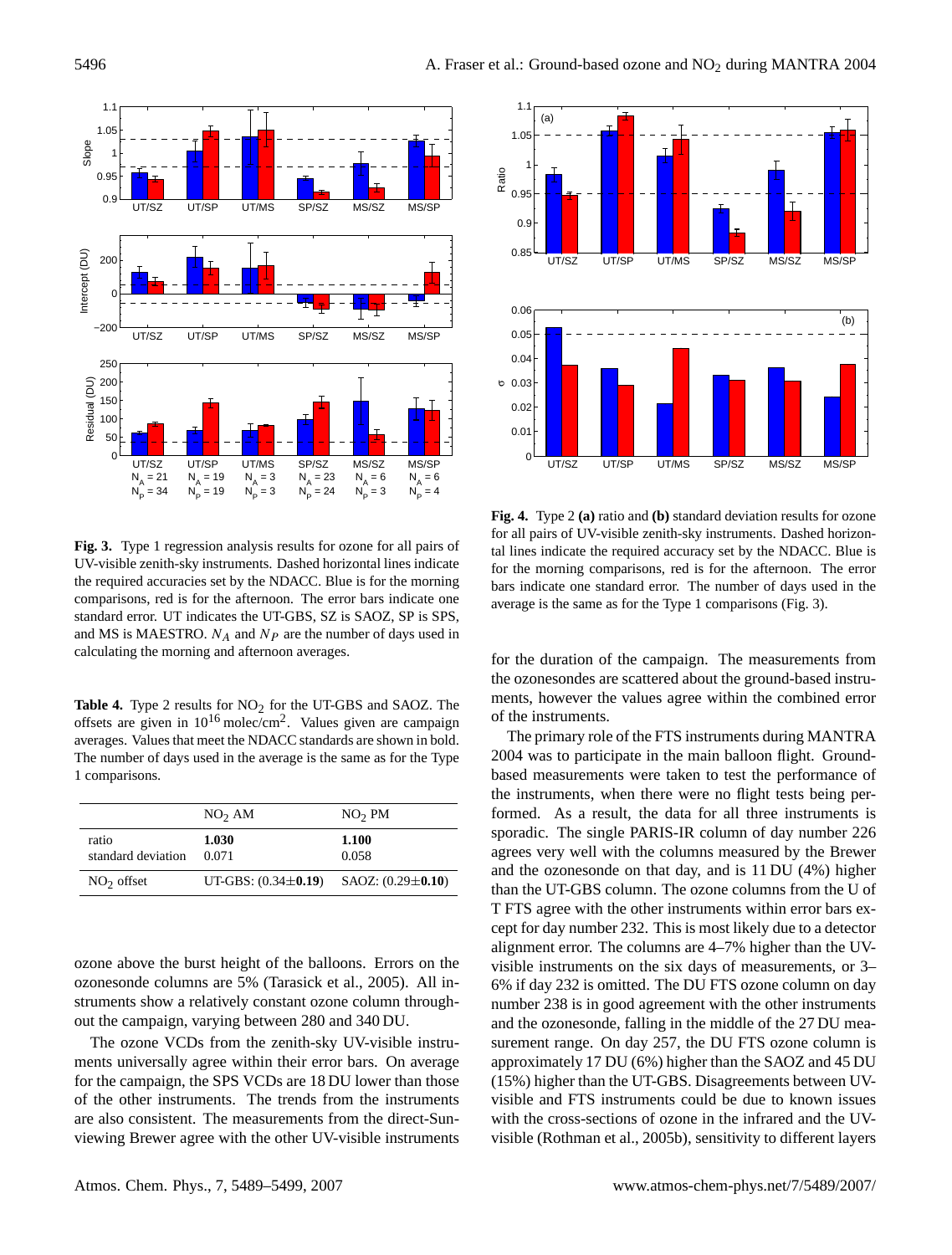

<span id="page-8-0"></span>**Fig. 5.** Daily-averaged ozone vertical column densities as measured by the UT-GBS, SAOZ, MAESTRO, SPS, the Brewer, the U of T FTS, the DU FTS, PARIS-IR, and ozonesondes. For the UV-visible instruments, the error bars indicate the errors given in Table 2 and discussed in Sect. 3.1. For the FTS instruments, the error bars reflect the error discussed in Sect. 3.2. For the ozonesondes errors are 5%.

of the atmosphere [\(Rodgers and Conner,](#page-10-25) [2003\)](#page-10-25), differences in the time of day the instruments are measuring, and differences in the viewing geometry of the instruments (zenith sky versus direct Sun).

#### 5.2  $NO<sub>2</sub>$

Vertical column densities of  $NO<sub>2</sub>$  from the UT-GBS and SAOZ are shown in Fig. [6.](#page-8-1) Both instruments show a general decrease in  $NO<sub>2</sub>$  as the days get shorter and the available sunlight decreases. As expected from the agreement in the DSCDs discussed in Sect. [4.3,](#page-6-1) the instruments agree within their error bars. The UT-GBS columns are on average 4% and 6% smaller than the SAOZ columns in the morning and afternoon, respectively. The trend in both the morning and afternoon  $NO<sub>2</sub> VCDs$  is the same for both instruments. The columns from the UT-GBS decrease by 18% from day 220 to day 258, while the SAOZ columns decrease by 22% during this same period.

The campaign average of the ratio of the morning to the afternoon  $NO<sub>2</sub> VCDs$  for the UT-GBS is 0.66 with a standard deviation of 0.06. For SAOZ the average ratio is 0.68 with a standard deviation of 0.05. This is slightly lower than the 0.72 with a standard deviation of 0.06 calculated for the UT-GBS during the MANTRA 1998 campaign [\(Bassford et al.,](#page-9-3) [2005\)](#page-9-3). These values are in agreement with the 0.6 and 0.7 values measured during the summer in Japan at similar latitudes to Vanscoy (43.4 $\degree$  and 44.4 $\degree$ ) by [Koike et al.](#page-10-26) [\(1999\)](#page-10-26).



<span id="page-8-1"></span>**Fig. 6.** NO<sub>2</sub> vertical column densities as measured by the UT-GBS and SAOZ. Error bars represent the errors given in Table 2 and discussed in Sect. 3.1.

## **6 Conclusions**

The ozone DSCD comparisons from the four UV-visible zenith-sky viewing instruments in general do not meet the NDACC standards for instruments certified for trend studies (Type 1). Although some of the instrument comparisons yield intercepts that meet the standards within one standard error, almost all of the intercepts are larger than the requirements. The intercepts indicate variability in the agreement at small SZA, and an offset in the DSCDs. The residuals as well are large, indicating increased scatter on the DSCDs;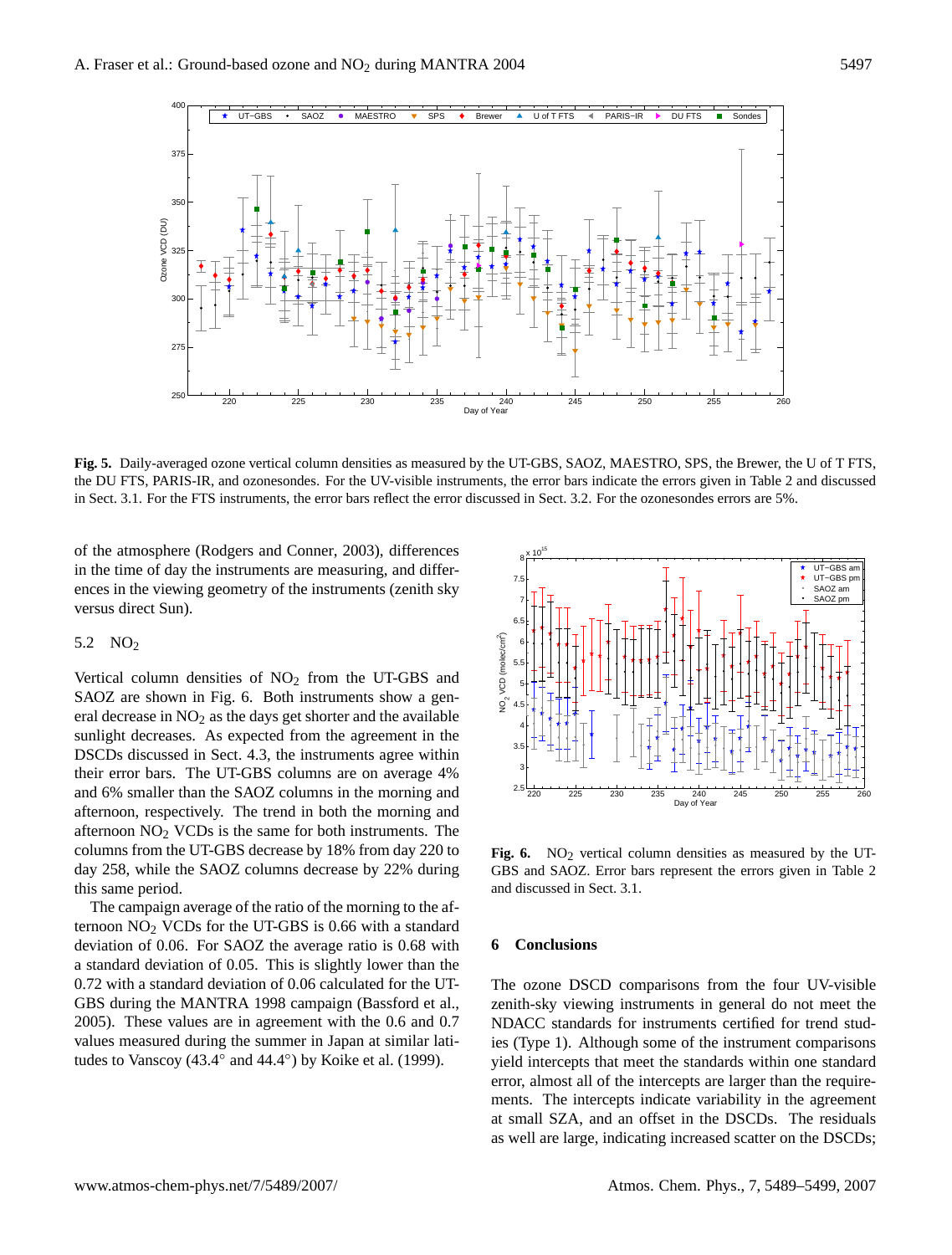in the case of the UT-GBS, this scatter is caused by the low signal-to-noise ratio of the instrument during this campaign.

The ozone DSCD comparisons partially meet the standards for instruments certified for process studies and satellite validation (Type 2). Some of the comparisons yield ratios that meet the standards. The standard deviations for all the comparisons are in the required range, with the exception of the UT-GBS vs. SAOZ morning comparison. This indicates consistency in the agreement between the instruments.

The  $NO<sub>2</sub>$  DSCD comparison between the UT-GBS and SAOZ partially meets the NDACC standards for an instrument certified for trend studies (Type 1). The required slope values are met, while the intercepts and the residuals are larger than required. This is a result of the low signal-tonoise ratio of the UT-GBS for the MANTRA 2004 campaign. The NO<sub>2</sub> DSCDs also partially meet the NDACC standards for an instrument certified for process studies and satellite validation (Type 2). The ratios of the DSCDs from the two instruments meet the standards, while the standard deviations are larger than required. This is also due to the low signal-tonoise of the UT-GBS during the campaign. The NO<sub>2</sub> offsets between the morning and afternoon DSCDs are consistent with the requirements of the NDACC.

Vertical column densities of ozone measured by the zenith-sky UV-visible instruments, Brewer spectrophotometer, PARIS-IR, the DU FTS, the U of T FTS, and ozonesondes agree within combined error bars for the duration of the campaign. NO<sup>2</sup> VCDs from the UT-GBS and SAOZ are also in agreement during the campaign. All instruments observed a relatively constant ozone field, and slightly decreasing  $NO<sub>2</sub>$ columns over the course of the campaign.

Since the MANTRA 2004 campaign, a new detector has been acquired for the UT-GBS and the error in the data acquisition code has been repaired. Both of these improvements have increased the signal-to-noise ratio of the measurements. All four zenith-sky viewing instruments and PARIS-IR have taken part in the springtime Canadian Arctic ACE Validation Campaigns in Eureka, Nunavut (80◦ N, 86◦ W) from 2004– 2007. Comparisons of these data sets are underway [\(Kerzen](#page-9-13)[macher et al.,](#page-9-13) [2005;](#page-9-13) [Sung et al.,](#page-10-27) [2007\)](#page-10-27). PARIS-IR and the U of T FTS also took part in an intercomparison study at the Toronto Atmospheric Observatory in August 2005 which is described by [Wunch et al.](#page-10-28) [\(2007\)](#page-10-28).

*Acknowledgements.* MANTRA 2004 was supported by the Canadian Space Agency, the Meteorological Service of Canada, and the Natural Sciences and Engineering Research Council of Canada (NSERC). The UT-GBS instrument was funded by NSERC. The loaned CCD was provided by the manufacturer, JY Horiba of Edison, NJ. The participation of the French SAOZ in the campaign was supported by the Centre National d'Etudes Spatiales. ´ WinDOAS was kindly provided by C. Fayt and M. Van Roozendael of the Belgian Institute for Space Aeronomy (IASB-BIRA). C. Fayt provided assistance in optimising the WinDOAS settings. Funding for the development of PARIS-IR was provided by the Canadian Foundation for Innovation and the Ontario Innovation Trust. The PARIS-IR team thanks Yony Bresler and A. Michelle Seguin for their work on developing the PARIS-IR flight software. The participation of the DU FTS was supported by the National Aeronautics and Space Administration (NASA). The authors also thank Howard Roscoe and an anonymous reviewer for their comments which improved this manuscript.

Edited by: A. Richter

# **References**

- <span id="page-9-2"></span>Bassford, M. R., Strong, K., and McLinden, C. A.: Zenith-sky observations of stratospheric gases: The sensitivity of air mass factors to geophysical parameters and the influence of tropospheric clouds, J. Quant. Spectrosc. Radiat. Transfer, 68, 657–677, 2001.
- <span id="page-9-3"></span>Bassford, M. R. Strong, K., McLinden, C. A., and McElroy, C. T.: Ground-based measurements of ozone and  $NO<sub>2</sub>$  during MANTRA 1998 using a zenith-sky spectrometer, Atmos.-Ocean, 43, 325–338, 2005.
- <span id="page-9-5"></span>Bernath, P. F., McElroy, C. T., Abrams, M. C., et al: Atmospheric Chemistry Experiment (ACE): mission overview, Geophys. Res. Lett., 32, L15S01, doi:10.1029/2005GL022386, 2005.
- <span id="page-9-11"></span>Blatherwick, R. D., Murcray, F. H., Murcray, F. J., Murcray, A., Goldman, A., Vanasse, G. A., Massie, S. T., and Cicerone, R. J.: Infrared emission measurements of morning  $N<sub>2</sub>O<sub>5</sub>$ , J. Geophys. Res., 94, 18 337–18 340, 1989.
- <span id="page-9-8"></span>Burrows, J. P., Richter, A., Dehn, A., Deters, B., Himmelmann, S., Voight, S., and Orphal, J.: Atmospheric remote-sensing reference data from GOME – 2. Temperature dependent absorption cross-sections of  $O_3$  in the 231–794 nm range, J. Quant. Spectrosc. Radiat. Transfer, 61, 509–517, 1999.
- <span id="page-9-4"></span>Farahani, E.: Measurements of stratospheric composition to investigate ozone loss in the Arctic and at mid-latitudes, Ph.D. Thesis, University of Toronto, Toronto, 2006.
- <span id="page-9-10"></span>Fayt, C. and Van Roozendael, M.: WinDOAS 2.1 – Software user manual, Uccle, Belgium, BIRA-IASB, 2001.
- <span id="page-9-12"></span>Fogal, P. F.: The determination of atmospheric constituent vertical distribution information from ground-based, high-resolution, infra-red spectra, Ph.D. Thesis, University of Denver, Denver, 1994.
- <span id="page-9-7"></span>Fogal, P. F., Blatherwick, R. D., Murcray, F. J., and Olson, J. R.: Infra-red FTS measurements of CH<sub>4</sub>, N<sub>2</sub>O, O<sub>3</sub>, HNO<sub>3</sub>, HCl, CFC-11 and CFC-12 from the MANTRA balloon campaign, Atmos.-Ocean, 43, 351–359, 2005.
- <span id="page-9-6"></span>Fu, D., Walker, K. A., Sung, K., Boone, C. D., Soucy, M.-A., and Bernath, P. F.: The Portable Atmospheric Research Interferometric Spectrometer for the Infrared, PARIS-IR, J. Quant. Spectrosc. Radiat. Transfer, 103, 362–70, 2007.
- <span id="page-9-9"></span>Greenblatt, G. F., Orlando, J. J., Burkholder, J. B., and Ravshankara, A. R.: Absorption measurements of oxygen between 330 and 1140 nm, J. Geophys. Res., 95, 18 577–18 582, 1990.
- <span id="page-9-0"></span>Hofmann, D. J., Bonasoni, P., De Mazière, M., et al.: Intercomparison of UV/visible spectrometers for measurements of stratospheric  $NO<sub>2</sub>$  for the Network for the Detection of Stratospheric Change, J. Geophys. Res., 100, 16 765–16 791, 1995.
- <span id="page-9-1"></span>Johnston, P. V., Pommereau, J.-P., and Roscoe, H. K.: Appendix II – UV/Vis instruments, [http://www.ndacc.org/,](http://www.ndacc.org/) 1999.
- <span id="page-9-13"></span>Kerzenmacher, T. E., Walker, K. A., Strong, K., et al.: Measurements of  $O_3$ ,  $NO_2$  and temperature during the 2004 Cana-